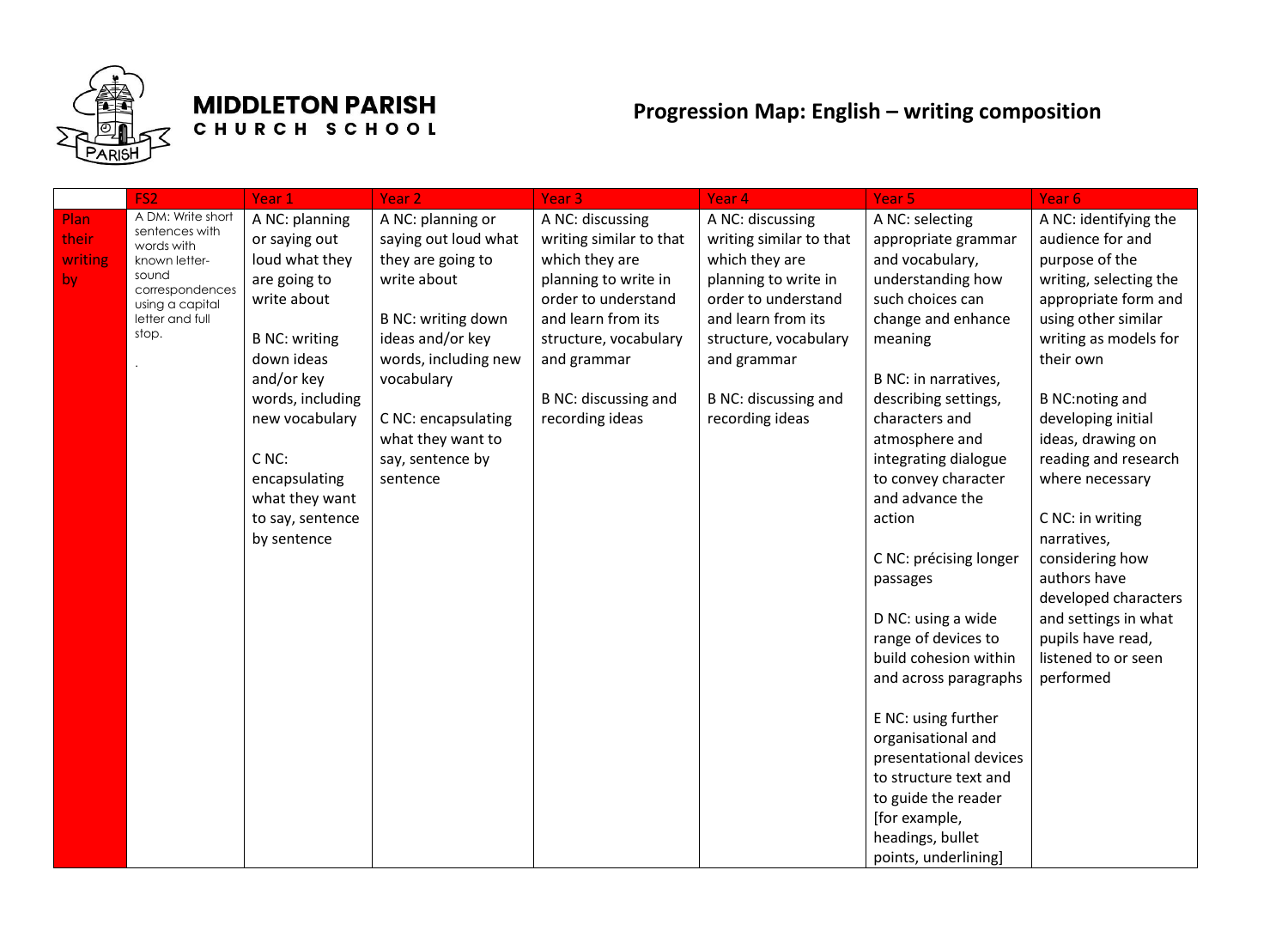| <b>Draft</b><br>their<br>writing<br>by |                                                                               | A NC:<br>composing a<br>sentence orally<br>before writing it<br>B NC:<br>sequencing<br>sentences to<br>form short<br>narratives | A NC: writing<br>narratives about<br>personal experiences<br>and those of others<br>(real and fictional)<br><b>B NC: writing about</b><br>real events<br>C NC: writing poetry<br>D NC: writing for<br>different purposes | A NC: composing and<br>rehearsing sentences<br>orally (including<br>dialogue),<br>progressively building<br>a varied and rich<br>vocabulary and an<br>increasing range of<br>sentence structures<br><b>B NC: organising</b><br>paragraphs around a<br>theme<br>C NC: in narratives,<br>creating settings,<br>characters and plot<br>D NC: in non-narrative<br>material, using simple<br>organisational devices<br>[for example,<br>headings and sub-<br>headings] | A NC: composing and<br>rehearsing sentences<br>orally (including<br>dialogue),<br>progressively building<br>a varied and rich<br>vocabulary and an<br>increasing range of<br>sentence structures<br><b>B NC: organising</b><br>paragraphs around a<br>theme<br>C NC: in narratives,<br>creating settings,<br>characters and plot<br>D NC: in non-narrative<br>material, using simple<br>organisational devices<br>[for example,<br>headings and sub-<br>headings] | A NC: selecting<br>appropriate grammar<br>and vocabulary,<br>understanding how<br>such choices can<br>change and enhance<br>meaning<br>B NC: in narratives,<br>describing settings,<br>characters and<br>atmosphere and<br>integrating dialogue<br>to convey character<br>and advance the<br>action<br>C NC: précising longer<br>passages<br>D NC: using a wide<br>range of devices to<br>build cohesion within<br>and across paragraphs<br>E NC: using further<br>organisational and<br>presentational devices<br>to structure text and<br>to guide the reader<br>[for example,<br>headings, bullet | A NC: selecting<br>appropriate grammar<br>and vocabulary,<br>understanding how<br>such choices can<br>change and enhance<br>meaning<br>B NC: in narratives,<br>describing settings,<br>characters and<br>atmosphere and<br>integrating dialogue<br>to convey character<br>and advance the<br>action<br>C NC: précising longer<br>passages<br>D NC: using a wide<br>range of devices to<br>build cohesion within<br>and across paragraphs<br>E NC: using further<br>organisational and<br>presentational devices<br>to structure text and<br>to guide the reader<br>[for example,<br>headings, bullet |
|----------------------------------------|-------------------------------------------------------------------------------|---------------------------------------------------------------------------------------------------------------------------------|--------------------------------------------------------------------------------------------------------------------------------------------------------------------------------------------------------------------------|-------------------------------------------------------------------------------------------------------------------------------------------------------------------------------------------------------------------------------------------------------------------------------------------------------------------------------------------------------------------------------------------------------------------------------------------------------------------|-------------------------------------------------------------------------------------------------------------------------------------------------------------------------------------------------------------------------------------------------------------------------------------------------------------------------------------------------------------------------------------------------------------------------------------------------------------------|------------------------------------------------------------------------------------------------------------------------------------------------------------------------------------------------------------------------------------------------------------------------------------------------------------------------------------------------------------------------------------------------------------------------------------------------------------------------------------------------------------------------------------------------------------------------------------------------------|------------------------------------------------------------------------------------------------------------------------------------------------------------------------------------------------------------------------------------------------------------------------------------------------------------------------------------------------------------------------------------------------------------------------------------------------------------------------------------------------------------------------------------------------------------------------------------------------------|
|                                        |                                                                               |                                                                                                                                 |                                                                                                                                                                                                                          |                                                                                                                                                                                                                                                                                                                                                                                                                                                                   |                                                                                                                                                                                                                                                                                                                                                                                                                                                                   | points, underlining]                                                                                                                                                                                                                                                                                                                                                                                                                                                                                                                                                                                 | points, underlining]                                                                                                                                                                                                                                                                                                                                                                                                                                                                                                                                                                                 |
| <b>Evaluate</b><br>and edit<br>by.     | A DM: Re-read<br>what they have<br>written to check<br>that it makes<br>sense | A NC: re-reading<br>what they have<br>written to check<br>that it makes<br>sense                                                | A NC: evaluating their<br>writing with the<br>teacher and other<br>pupils                                                                                                                                                | A NC: assessing the<br>effectiveness of their<br>own and others'<br>writing and suggesting<br>improvements                                                                                                                                                                                                                                                                                                                                                        | A NC: assessing the<br>effectiveness of their<br>own and others'<br>writing and suggesting<br>improvements                                                                                                                                                                                                                                                                                                                                                        | A NC: assessing the<br>effectiveness of their<br>own and others'<br>writing<br><b>B NC: proposing</b><br>changes to                                                                                                                                                                                                                                                                                                                                                                                                                                                                                  | A NC: assessing the<br>effectiveness of their<br>own and others'<br>writing<br><b>B NC: proposing</b><br>changes to                                                                                                                                                                                                                                                                                                                                                                                                                                                                                  |